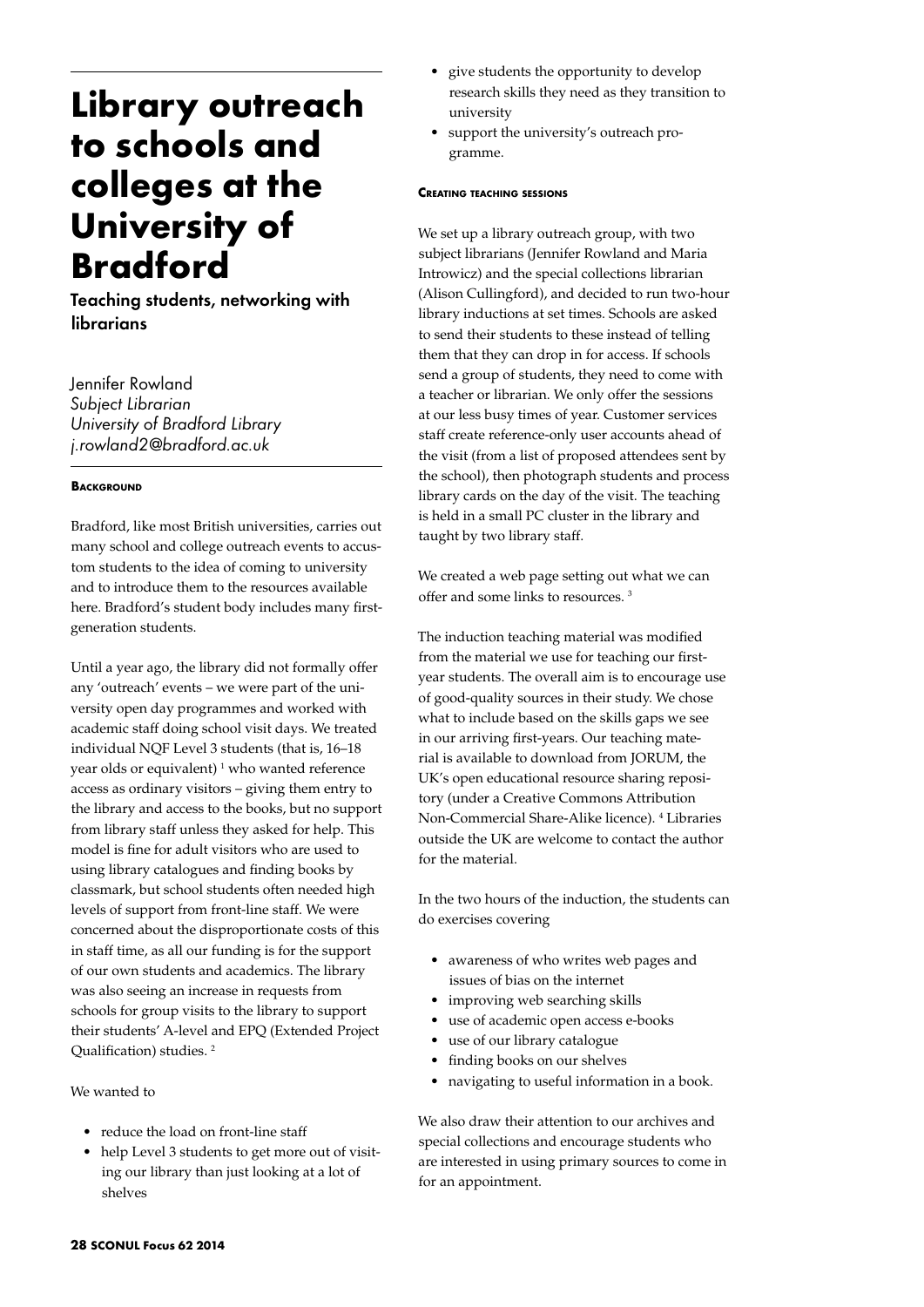We realise that making notes, using your notes to write in your own voice, and citing and referencing are also skills that students need to develop, but we do not have time to cover them. We point the attendees to already existing online resources aimed at helping them develop these skills, such as the University's Trans:it website. 5

We have run seven sessions using this format, seeing around a hundred students in all. The workshop sessions have proved particularly popular with EPQ students, who are encouraged to visit their local university library. The induction workshop covers many of the skills they particularly need and could be counted as part of the guided learning hours they are required to log. A few other university libraries have put on sessions just for EPQ students,<sup>6</sup> but we feel ours are relevant to any student who is interested in taking their skills to a higher level.

The teachers who accompanied students to the sessions have said that the material will be very useful to the students, and most of those who attended have been very engaged and have done well.

#### **Networking with local school and college librarians**

A school librarian attended one of the sessions. She asked a member of the outreach group to a local school librarians' networking group to talk about the information literacy skills needed by students transitioning to university. Following this, the outreach group decided that inviting local school and college librarians to a meeting and workshop afternoon would be popular, and useful both for them and for us. (We wanted to check our assumption that what worked with our first-year students would be transferrable.)

We timed it for June 2014, after the end of our university term but before the end of the school term.

College librarians were fairly easy to locate, but we wanted to reach a good cross-section of the local schools. This was the most difficult part of arranging the event. We invited the members of the already existing local school librarians' networking group, asked one of our previous graduate trainees now working in a school library to send an invitation to her group of contacts, and then asked the university's Education Liaison team for a list of the schools they currently work with, on the grounds that people at these schools would be more likely to respond to a contact from an unknown person at the university. Hardly any

schools have contact information for their librarians on their websites, so we emailed the identified admin contacts and asked for the email to be forwarded to the librarian.

We had 29 expressions of interest, with 24 eventual attendees, including librarians from nine individual schools.

The programme included: a tour of our library, a long tea break to allow networking (as school librarians get fewer chances for meeting other professionals than college and university librarians), a talk on what we provide for the visiting students and what skills students need at university, and a discussion. We asked the attendees what information literacy was currently being taught at schools, what approaches work well with 16–19 year olds, whether there were any specific resources that they liked to use, and so on.

We created reference-only access library cards for any of the visitors who wanted one, and provided a delegate pack with slides from the talk, a promotional flyer for them to share with teachers, and a certificate of attendance for their CPD portfolios.

Feedback from the delegates was that this was a useful exercise for them, and it was certainly valuable to us. (For example, we had been wondering whether to modify the sequence of our teaching so as to start with books as a resource, but in the discussion the librarians felt that their students naturally turn to the web first when searching, so it was sensible to start there.) We were reassured that we are pitching the sessions at about the right level, and that the style of teaching, with plenty of tasks for the students, is appropriate.

#### **Conclusion and future developments**

We are pleased with how the induction workshops have been received by school students and teachers. The process of creating it has also been valuable in giving us better links with other areas of the university such as the Education Liaison team, and has raised the library's profile as part of the university's outreach programme. We plan to keep offering the sessions.

One issue that may arise as more schools hear that we offer the sessions is that the workload of people in the outreach group becomes too heavy. One school librarian who attended our meeting asked to send the whole of their incoming sixth form, which would have required 20 staff hours.